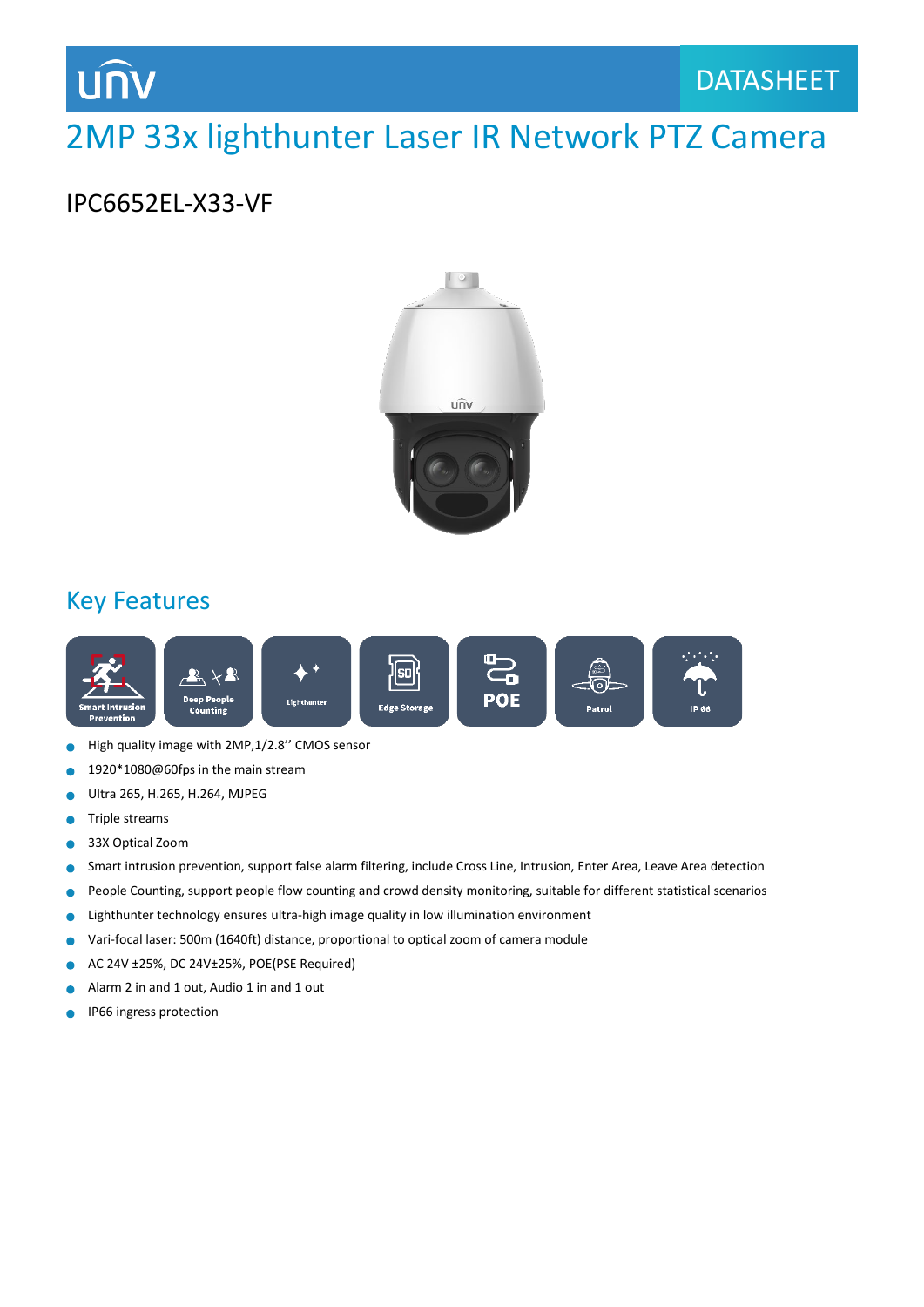# UN

### Specifications

|                         | IPC6652EL-X33-VF                                             |                                                                          |                 |                 |                |  |
|-------------------------|--------------------------------------------------------------|--------------------------------------------------------------------------|-----------------|-----------------|----------------|--|
| Camera                  |                                                              |                                                                          |                 |                 |                |  |
| Sensor                  | 1/2.8", 2.0 megapixel, progressive scan, CMOS                |                                                                          |                 |                 |                |  |
| Minimum Illumination    | Colour: 0.001Lux (F1.5, AGC ON)<br>OLux with IR              |                                                                          |                 |                 |                |  |
| Day/Night               | IR-cut filter with auto switch (ICR)                         |                                                                          |                 |                 |                |  |
| Shutter                 | Auto/Manual, 1 ~ 1/100000s                                   |                                                                          |                 |                 |                |  |
| <b>WDR</b>              | 120dB                                                        |                                                                          |                 |                 |                |  |
| S/N                     | >52dB                                                        |                                                                          |                 |                 |                |  |
| Lens                    |                                                              |                                                                          |                 |                 |                |  |
| Lens type               | 4.5 ~ 148.5mm, AF automatic focusing and motorized zoom lens |                                                                          |                 |                 |                |  |
| Digital Zoom            | 16                                                           |                                                                          |                 |                 |                |  |
| Optical Zoom            | 33                                                           |                                                                          |                 |                 |                |  |
| Iris                    | Auto; F1.5 ~ F4.0                                            |                                                                          |                 |                 |                |  |
| Field of View (H)       | $56.2^{\circ} \approx 2.6^{\circ}$                           |                                                                          |                 |                 |                |  |
| Field of View (V)       | $33.5^{\circ} \approx 1.4^{\circ}$                           |                                                                          |                 |                 |                |  |
| Field of View (D)       | $69.2^{\circ} \approx 3.0^{\circ}$                           |                                                                          |                 |                 |                |  |
| <b>DORI</b>             |                                                              |                                                                          |                 |                 |                |  |
|                         | Lens (mm)                                                    | Detect (m)                                                               | Observe (m)     | Recognize (m)   | Identify (m)   |  |
| <b>DORI Distance</b>    | 4.5                                                          | 72.9(239.3ft)                                                            | 29.2(95.7ft)    | 14.6(47.9ft)    | 7.3(23.9ft)    |  |
|                         | 148.5                                                        | 2187.9(7178.3ft)                                                         | 875.2(2871.3ft) | 437.6(1435.7ft) | 218.8(717.8ft) |  |
| Illuminator             |                                                              |                                                                          |                 |                 |                |  |
| Vari-focal Laser        | Up to 500m(1640ft)                                           |                                                                          |                 |                 |                |  |
| Wavelength              | 850nm                                                        |                                                                          |                 |                 |                |  |
| IR On/Off Control       | Auto/Manual                                                  |                                                                          |                 |                 |                |  |
| Video                   |                                                              |                                                                          |                 |                 |                |  |
| Video Compression       | Ultra 265, H.265, H.264, MJPEG                               |                                                                          |                 |                 |                |  |
|                         | Main Stream: 2MP (1920*1080), Max 60fps;                     |                                                                          |                 |                 |                |  |
| Frame Rate              | Sub Stream: 2MP (1920*1080), Max 60fps;                      |                                                                          |                 |                 |                |  |
|                         | Third Stream: D1 (720*576), Max 60fps                        |                                                                          |                 |                 |                |  |
| Video Bit Rate          | 128 Kbps~16 Mbps                                             |                                                                          |                 |                 |                |  |
| U-code                  | Support                                                      |                                                                          |                 |                 |                |  |
| ROI                     | Up to 8 areas                                                |                                                                          |                 |                 |                |  |
| Video stream            | Triple streams                                               |                                                                          |                 |                 |                |  |
| <b>OSD</b>              | Up to 8 OSDs                                                 |                                                                          |                 |                 |                |  |
| Privacy Mask            | 24 areas, up to 4 areas per scene                            |                                                                          |                 |                 |                |  |
| Image                   |                                                              |                                                                          |                 |                 |                |  |
| White Balance           | Auto/Outdoor/Fine Tune/Sodium Lamp/Locked/Auto2              |                                                                          |                 |                 |                |  |
| Digital noise reduction | 2D/3D DNR                                                    |                                                                          |                 |                 |                |  |
| Flip                    |                                                              | Normal/Flip Vertical/Flip Horizontal/180°/90°Clockwise/90°Anti-clockwise |                 |                 |                |  |
| EIS                     | N/A                                                          |                                                                          |                 |                 |                |  |
| HLC                     | Support                                                      |                                                                          |                 |                 |                |  |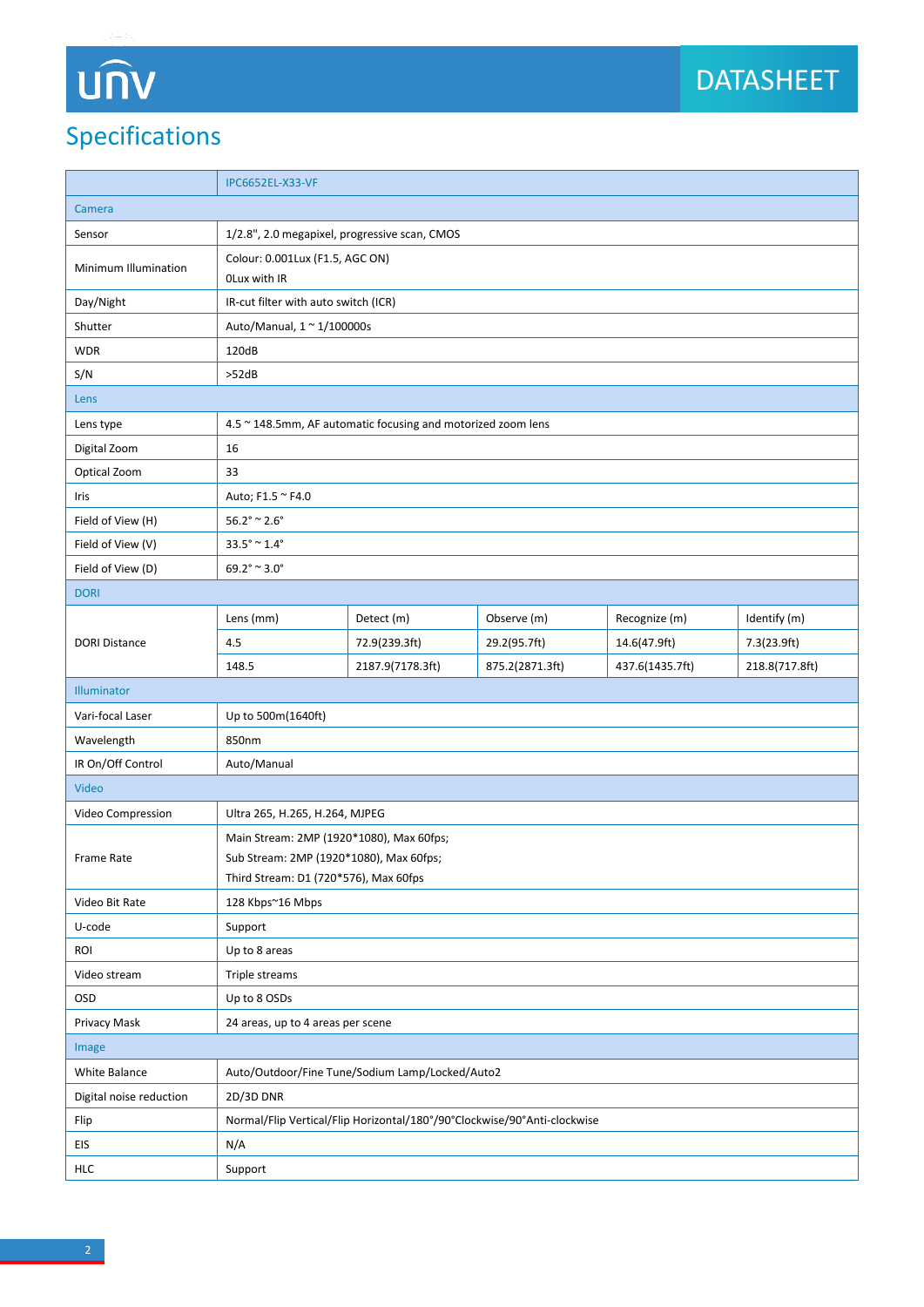## **UNV**

#### DATASHEET DATASHEET

| <b>BLC</b>                           | Support                                                                                                                                                                                                       |  |  |  |  |
|--------------------------------------|---------------------------------------------------------------------------------------------------------------------------------------------------------------------------------------------------------------|--|--|--|--|
| Defog                                | Digital Defog                                                                                                                                                                                                 |  |  |  |  |
| Intelligent                          |                                                                                                                                                                                                               |  |  |  |  |
| <b>Smart Intrusion</b><br>Prevention | Support false alarm filtering: Cross Line detection, Intrusion detection, Enter Area detection, Leave Area detection                                                                                          |  |  |  |  |
| <b>People Counting</b>               | Support people flow counting and crowd density monitoring                                                                                                                                                     |  |  |  |  |
| <b>Events</b>                        |                                                                                                                                                                                                               |  |  |  |  |
| <b>Basic Detection</b>               | Motion detection, Audio detection, Tampering Alarm                                                                                                                                                            |  |  |  |  |
| <b>Auto Tracking</b>                 | Support                                                                                                                                                                                                       |  |  |  |  |
| <b>General Function</b>              | Watermark, IP Address Filtering, Alarm input, Alarm output, Access Policy, ARP Protection, RTSP Authentication, User<br>Authentication                                                                        |  |  |  |  |
| <b>Audio</b>                         |                                                                                                                                                                                                               |  |  |  |  |
| <b>Audio Compression</b>             | G.711U, G.711A                                                                                                                                                                                                |  |  |  |  |
| <b>Audio Bitrate</b>                 | 64 Kbps                                                                                                                                                                                                       |  |  |  |  |
| Two-way audio                        | Support                                                                                                                                                                                                       |  |  |  |  |
| Suppression                          | Support                                                                                                                                                                                                       |  |  |  |  |
| Sampling Rate                        | 8 kHz                                                                                                                                                                                                         |  |  |  |  |
| <b>Storage</b>                       |                                                                                                                                                                                                               |  |  |  |  |
| <b>Edge Storage</b>                  | Micro SD, up to 256GB                                                                                                                                                                                         |  |  |  |  |
| Network Storage                      | ANR, NAS (NFS)                                                                                                                                                                                                |  |  |  |  |
| <b>Network</b>                       |                                                                                                                                                                                                               |  |  |  |  |
| Protocols                            | IPv4, IGMP, ICMP, ARP, TCP, UDP, DHCP, PPPoE, RTP, RTSP, RTCP, DNS, DDNS, NTP, FTP, UPnP, HTTP, HTTPS, SMTP, 802.1x,<br>SNMP, QoS, RTMP, SSL/TLS                                                              |  |  |  |  |
| Compatible Integration               | ONVIF (Profile S, Profile G, Profile T), API, SDK                                                                                                                                                             |  |  |  |  |
| User/Host                            | Up to 32 users. 2 user levels: administrator and common user                                                                                                                                                  |  |  |  |  |
| Security                             | Password protection, strong password, HTTPS encryption, Export operation logs, basic and digest authentication for RTSP,<br>digest authentication for HTTP, TLS 1.2, WSSE and digest authentication for ONVIF |  |  |  |  |
|                                      | EZStation                                                                                                                                                                                                     |  |  |  |  |
| Client                               | <b>EZView</b>                                                                                                                                                                                                 |  |  |  |  |
|                                      | <b>EZLive</b>                                                                                                                                                                                                 |  |  |  |  |
| Web Browser                          | Plug-in required live view: IE 10 and above, Chrome 45 and above, Firefox 52 and above, Edge 79 and above                                                                                                     |  |  |  |  |
| Pan & Tilt                           |                                                                                                                                                                                                               |  |  |  |  |
| Pan Range                            | 360° (endless)                                                                                                                                                                                                |  |  |  |  |
| Pan Speed                            | $0.1^{\circ}/s \approx 200^{\circ}/s$                                                                                                                                                                         |  |  |  |  |
|                                      | Preset speed: 300°/s                                                                                                                                                                                          |  |  |  |  |
| <b>Tilt Range</b>                    | $-15^\circ \approx 90^\circ$ (auto reverse)                                                                                                                                                                   |  |  |  |  |
| <b>Tilt Speed</b>                    | $0.1^{\circ}/s \approx 200^{\circ}/s$                                                                                                                                                                         |  |  |  |  |
|                                      | Preset speed: 240°/s                                                                                                                                                                                          |  |  |  |  |
| Number of Presets                    | 1024                                                                                                                                                                                                          |  |  |  |  |
| Preset Patrol                        | 16 patrols, up to 64 presets for each patrol                                                                                                                                                                  |  |  |  |  |
| Route Patrol                         | 16 patrols, up to 32 actions for each patrol                                                                                                                                                                  |  |  |  |  |
| <b>Recorded Patrol</b>               | 16 patrols, up to 128 actions for each patrol                                                                                                                                                                 |  |  |  |  |
| Patrol Stay Time                     | 15s~1800s                                                                                                                                                                                                     |  |  |  |  |
| Preset Image Freeze                  | Support                                                                                                                                                                                                       |  |  |  |  |
| Home Position                        | Support                                                                                                                                                                                                       |  |  |  |  |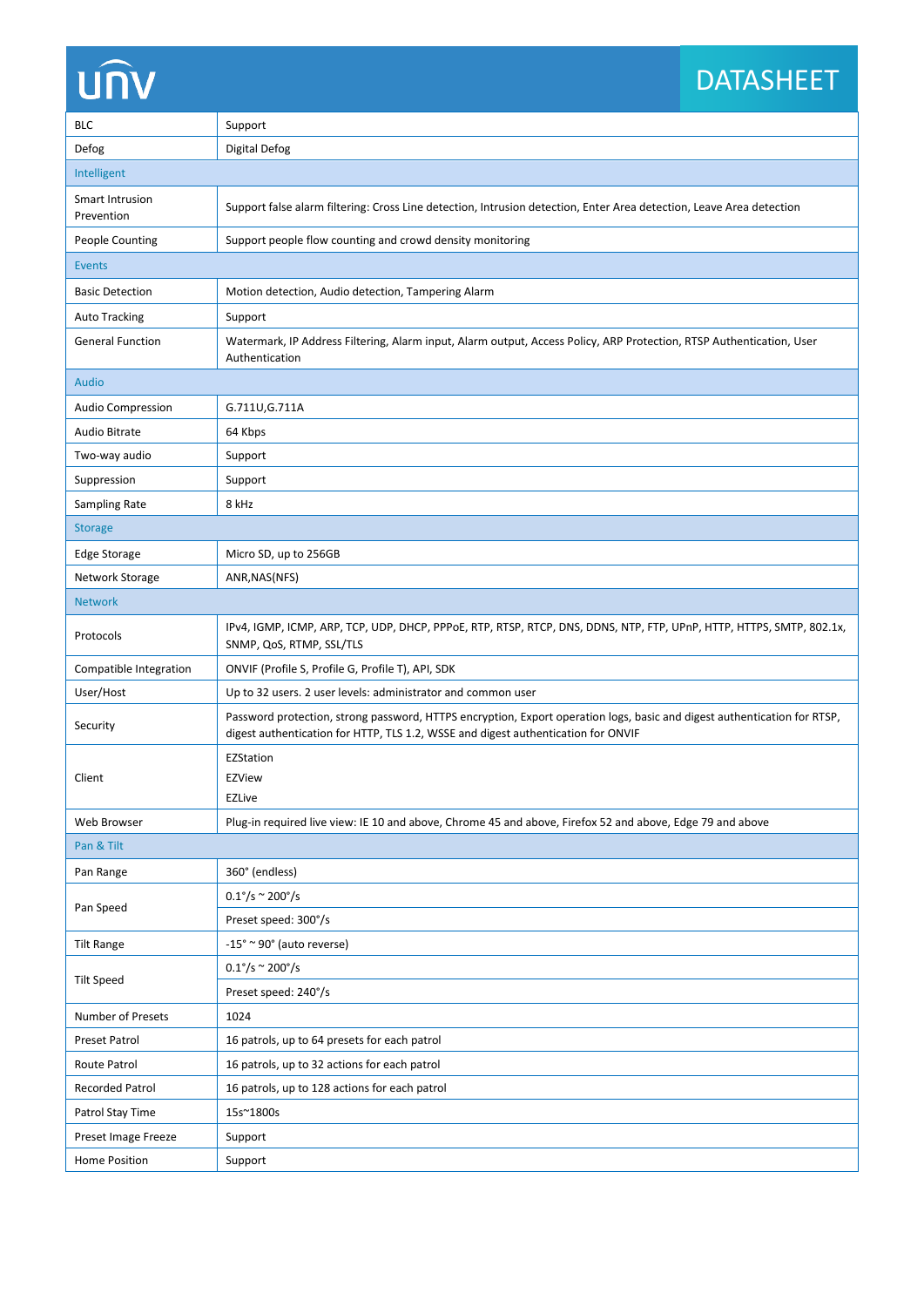## **UNV**

#### DATASHEET DATASHEET

| Interface                     |                                                                                                                        |  |  |  |  |
|-------------------------------|------------------------------------------------------------------------------------------------------------------------|--|--|--|--|
| Audio I/O                     | 1/1                                                                                                                    |  |  |  |  |
| Alarm I/O                     | 2/1                                                                                                                    |  |  |  |  |
| Serial Port                   | 1 RS485                                                                                                                |  |  |  |  |
| <b>Built-in Mic</b>           | N/A                                                                                                                    |  |  |  |  |
| <b>Built-in Speaker</b>       | N/A                                                                                                                    |  |  |  |  |
| <b>WIFI</b>                   | N/A                                                                                                                    |  |  |  |  |
| Network                       | 1 RJ45 10M/100M Base-TX Ethernet                                                                                       |  |  |  |  |
| Video output                  | 1 BNC                                                                                                                  |  |  |  |  |
| Certification                 |                                                                                                                        |  |  |  |  |
| <b>EMC</b>                    | CE-EMC (EN 55032: 2015+A1:2020,EN 61000-3-3: 2013+A1: 2019,EN IEC 61000-3-2: 2019+A1: 2021,EN 55035:<br>2017+A11:2020) |  |  |  |  |
|                               | FCC (FCC CFR 47 part15 B, ANSI C63.4-2014)                                                                             |  |  |  |  |
| Safety                        | CE LVD (EN 62368-1:2014+A11:2017)                                                                                      |  |  |  |  |
|                               | CB (IEC 62368-1:2014)                                                                                                  |  |  |  |  |
|                               | UL (UL 62368-1, 2nd Ed., Issue Date: 2014-12-01)                                                                       |  |  |  |  |
| Environment                   | CE-ROHS (2011/65/EU;(EU)2015/863); WEEE (2012/19/EU); REACH (Regulation (EC) No 1907/2006)                             |  |  |  |  |
| Protection                    | IP66 (IEC 60529:1989+AMD1:1999+AMD2:2013)                                                                              |  |  |  |  |
| General                       |                                                                                                                        |  |  |  |  |
|                               | AC 24V ±25%, DC 24V±25%, PoE (PSE Required)                                                                            |  |  |  |  |
| Power                         | Power consumption: Max 53W                                                                                             |  |  |  |  |
| Power Interface               | Wires with cold-pressed terminal                                                                                       |  |  |  |  |
| Dimensions ( $\emptyset$ x H) | Ø227 x 385mm (Ø8.9" x 15.2")                                                                                           |  |  |  |  |
| Weight                        | 5.6kg(12.35lb)                                                                                                         |  |  |  |  |
| <b>Working Environment</b>    | -40°C ~ 70°C (-40°F ~ 158°F), Humidity: ≤95% RH (non-condensing)                                                       |  |  |  |  |
| <b>Storage Environment</b>    | -40°C ~ 70°C (-40°F ~ 158°F), Humidity: ≤95% RH (non-condensing)                                                       |  |  |  |  |
| <b>Surge Protection</b>       | 6KV                                                                                                                    |  |  |  |  |
| <b>Reset Button</b>           | Support                                                                                                                |  |  |  |  |

### Dimensions